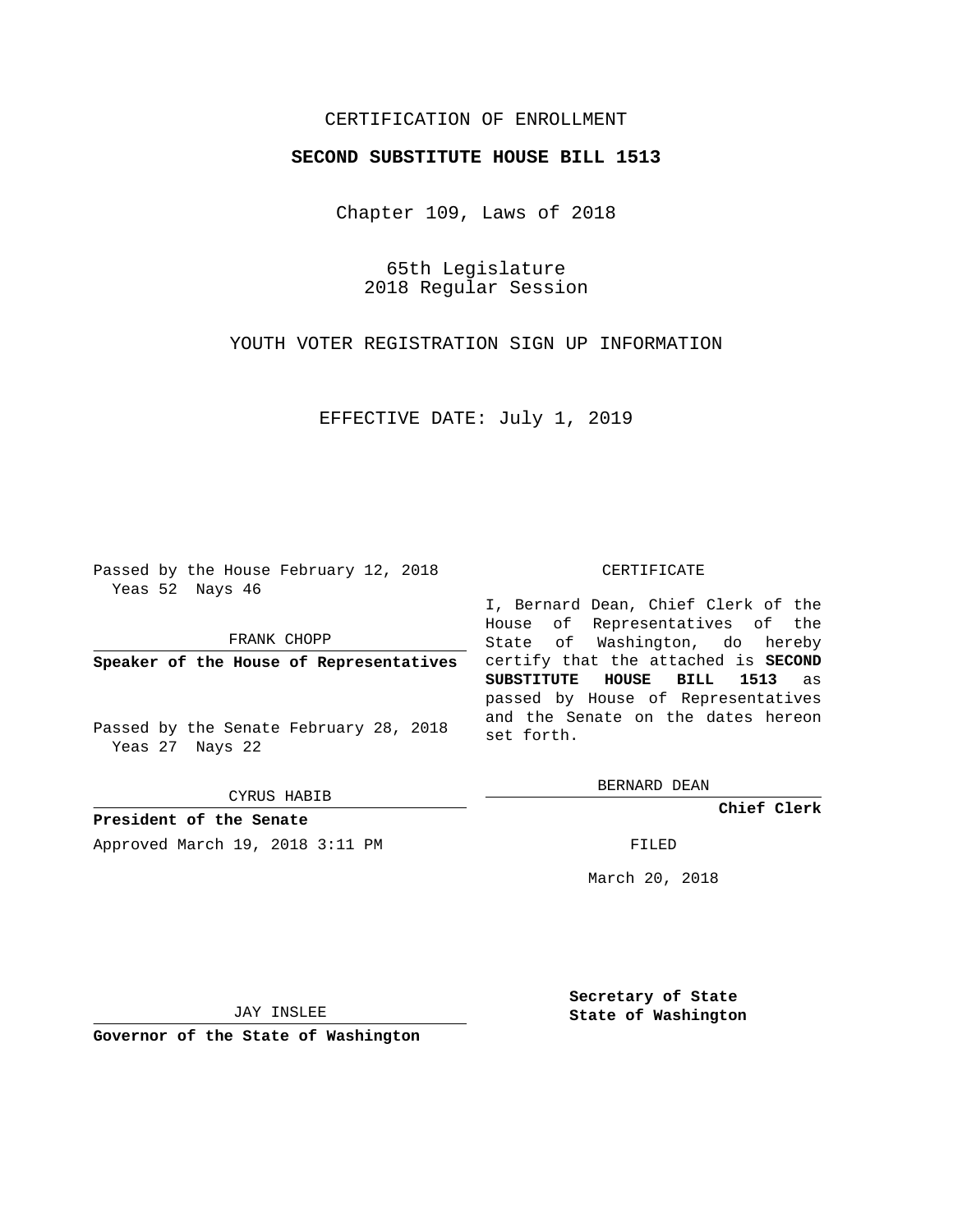### **SECOND SUBSTITUTE HOUSE BILL 1513**

Passed Legislature - 2018 Regular Session

## **State of Washington 65th Legislature 2018 Regular Session**

**By** House State Government, Elections & Information Technology (originally sponsored by Representatives Bergquist, Stambaugh, Frame, Hudgins, Sawyer, Slatter, Macri, Gregerson, Peterson, McBride, Doglio, Appleton, Fitzgibbon, Goodman, Tharinger, Farrell, Pollet, Ormsby, Dolan, and Riccelli)

READ FIRST TIME 01/23/18.

 AN ACT Relating to collecting youth voter registration sign up information; amending RCW 28A.230.150, 29A.08.110, 29A.08.125, 29A.08.210, 29A.08.615, 29A.08.710, 29A.08.720, 29A.08.760, 29A.84.140, 46.20.155, 42.56.230, 29A.08.330, and 29A.08.770; reenacting and amending RCW 42.56.250; adding a new section to chapter 29A.04 RCW; adding new sections to chapter 29A.08 RCW; creating a new section; prescribing penalties; and providing an 8 effective date.

BE IT ENACTED BY THE LEGISLATURE OF THE STATE OF WASHINGTON:

 NEW SECTION. **Sec. 1.** The legislature is committed to granting equal access to voter registration for all voters. The legislature recognizes the importance of fostering lifelong civic participation. Currently, many young people are denied access to the most popular form of voter registration, motor voter. If a young person obtains a driver's license at the age of sixteen or seventeen, they may not register to vote. Denial of motor voter to so many young voters has contributed to lower voter registration levels in the youngest voter age groups. In Washington, according to 2016 United States census bureau statistics, only twenty-one percent of eligible citizens between the ages of eighteen and twenty-four are registered to vote. Studies show that young adults who vote are likely to continue to do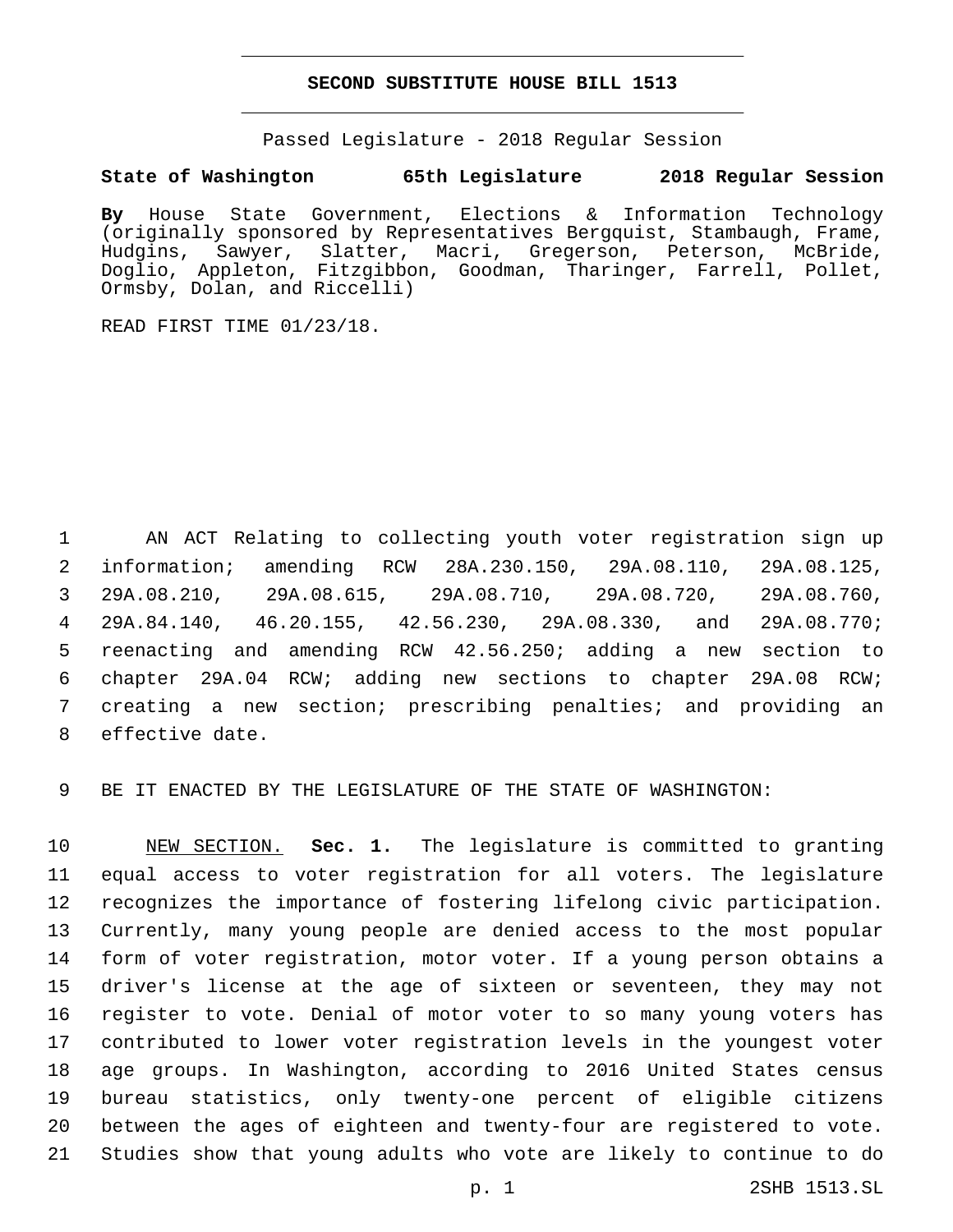so throughout adulthood. The legislature recognizes that these representational disparities in registration rates and voting rates within the youth electorate will improve by enacting election policies that engage all young citizens. Therefore, the legislature declares that this act, allowing eligible youth at least sixteen years of age to preregister to vote, is intended to increase voter 7 turnout in young adults.

 NEW SECTION. **Sec. 2.** A new section is added to chapter 29A.04 9 RCW to read as follows:

 "Future voter" means a United States citizen and Washington state resident, age sixteen or seventeen, who wishes to provide information related to voter registration to the appropriate state agencies.

 **Sec. 3.** RCW 28A.230.150 and 1969 ex.s. c 223 s 28A.02.090 are 14 each amended to read as follows:

 (1) On January 16th of each year or the preceding Friday when January 16th falls on a nonschool day, there shall be observed within each public school "Temperance and Good Citizenship Day". Annually the state superintendent of public instruction shall duly prepare and publish for circulation among the teachers of the state a program for use on such day embodying topics pertinent thereto and may from year to year designate particular laws for special observance.

 (2) Each year on "Temperance and Good Citizenship Day," social studies teachers must, as resources allow, coordinate a voter registration event in each history or social studies class attended 25 by high school seniors. This event is part of the future voter program. Teachers must make voter sign up and registration available to all students.

 (3) County auditors may, as resources allow, help coordinate elements of the future voter program, and participate in voter registration events for students on "Temperance and Good Citizenship Day."

 (4) On each temperance and good citizenship day all students who will be eighteen years of age or older by the time of the next 34 general election will be given the opportunity to register to vote 35 online in the classroom. Paper registration must also be made available in the classroom. Students who do not possess a state identicard or driver's license must be provided a paper registration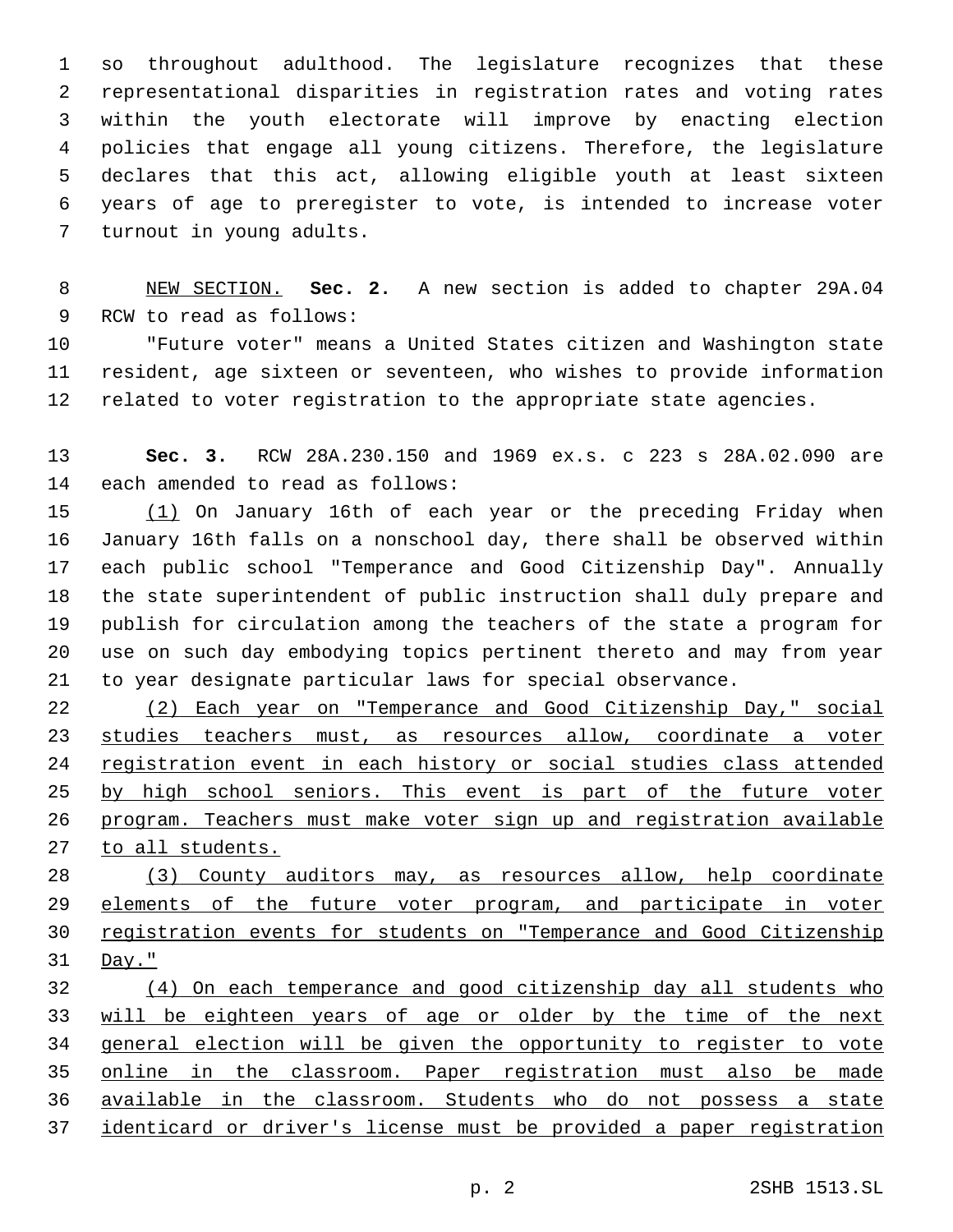form. The event must include adequate time for students to complete 2 the registration process in class.

 (5) The superintendent of public instruction, in consultation with the secretary of state, must update and distribute youth voter registration materials annually, by December 1st, for eligible students to register to vote at school. Electronic notification of the availability of the materials must be distributed to high school 8 principals and secondary social studies and history teachers.

 (6) The superintendent of public instruction must consult with 10 the secretary of state to provide registration methods that enable the electronic collection of information on the number of students who registered to vote on "Temperance and Good Citizenship Day," with 13 the goal of achieving at least fifty thousand new voter registrations for seventeen and eighteen year olds annually, beginning in January 2020.

 (7) Beginning March 1, 2020, and annually thereafter, the superintendent of public instruction must report on yearly progress toward the goal established in subsection (5) of this section, including the number of seventeen and eighteen year olds registered 20 to vote by county and recommendations for increasing youth voter registration, to the governor and the appropriate standing committees of the legislature in accordance with RCW 43.01.036.

(8) For the purposes of this section:

 (a) "Future voter program" refers to the information that may be collected by a number of processes about a future voter. Information that is otherwise disclosable under chapter 29A.08 RCW cannot be disclosed on the future voter until the person reaches age eighteen, except for the purpose of processing and delivering ballots.

 (b) "Sign up" means the act of providing information relevant to eventual official voter registration, prior to such time that he or she will be eighteen years of age by the next election.

 **Sec. 4.** RCW 29A.08.110 and 2009 c 369 s 10 are each amended to 33 read as follows:

 (1) An application is considered complete only if it contains the information required by RCW 29A.08.010. The applicant is considered 36 to be registered to vote as of the original date of mailing  $((\theta \cdot \mathbf{r}))_+$ 37 date of delivery, or when the person will be at least eighteen years 38 old by the next election, whichever is applicable. The auditor shall record the appropriate precinct identification, taxing district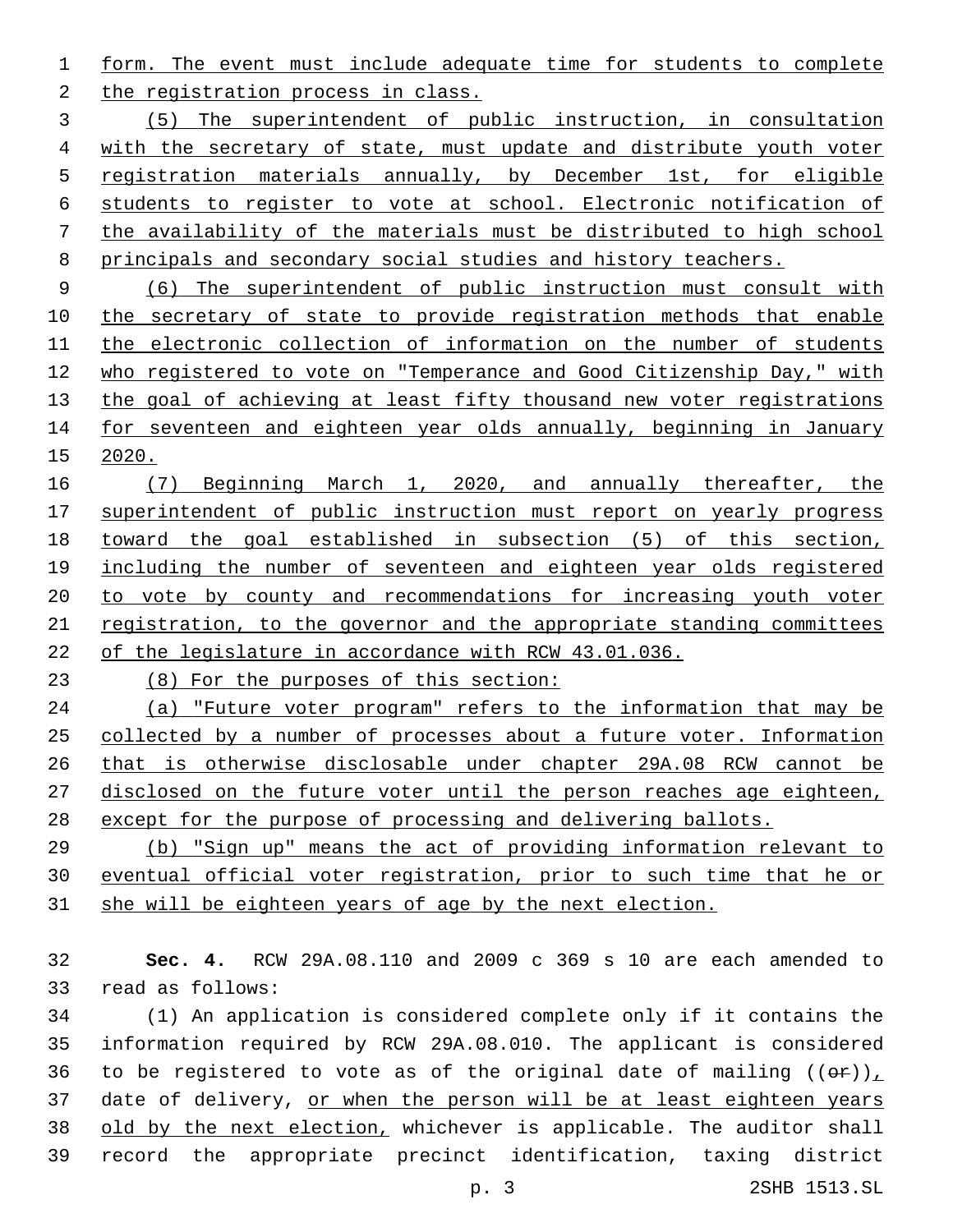identification, and date of registration on the voter's record in the state voter registration list. Any mailing address provided shall be used only for mail delivery purposes, and not for precinct assignment or residency purposes. Within sixty days after the receipt of an application or transfer, the auditor shall send to the applicant, by first-class nonforwardable mail, an acknowledgment notice identifying the registrant's precinct and containing such other information as may be required by the secretary of state. The postal service shall be instructed not to forward a voter registration card to any other address and to return to the auditor any card which is not 11 deliverable.

 (2) If an application is not complete, the auditor shall promptly mail a verification notice to the applicant. The verification notice shall require the applicant to provide the missing information. If the applicant provides the required information within forty-five days, the applicant shall be registered to vote as of the original date of application. The applicant shall not be placed on the official list of registered voters until the application is complete. (3) Once a future voter is no longer in pending status, as

 described in RCW 29A.08.615, his or her application to sign up to 21 register to vote is no longer pending and is subject to this section.

 NEW SECTION. **Sec. 5.** A new section is added to chapter 29A.08 23 RCW to read as follows:

 (1) A person may sign up to register to vote if he or she is sixteen or seventeen years of age, as part of the future voter 26 program.

 (2) A person who signs up to register to vote may not vote until reaching eighteen years of age, and his or her name may not be added to the statewide voter registration database list of voters until such time as he or she will be eighteen years of age by the next 31 election.

 NEW SECTION. **Sec. 6.** A new section is added to chapter 29A.08 33 RCW to read as follows:

 (1) A person who has attained sixteen years of age may sign up to register to vote, as part of the future voter program, by submitting 36 a voter registration application by mail.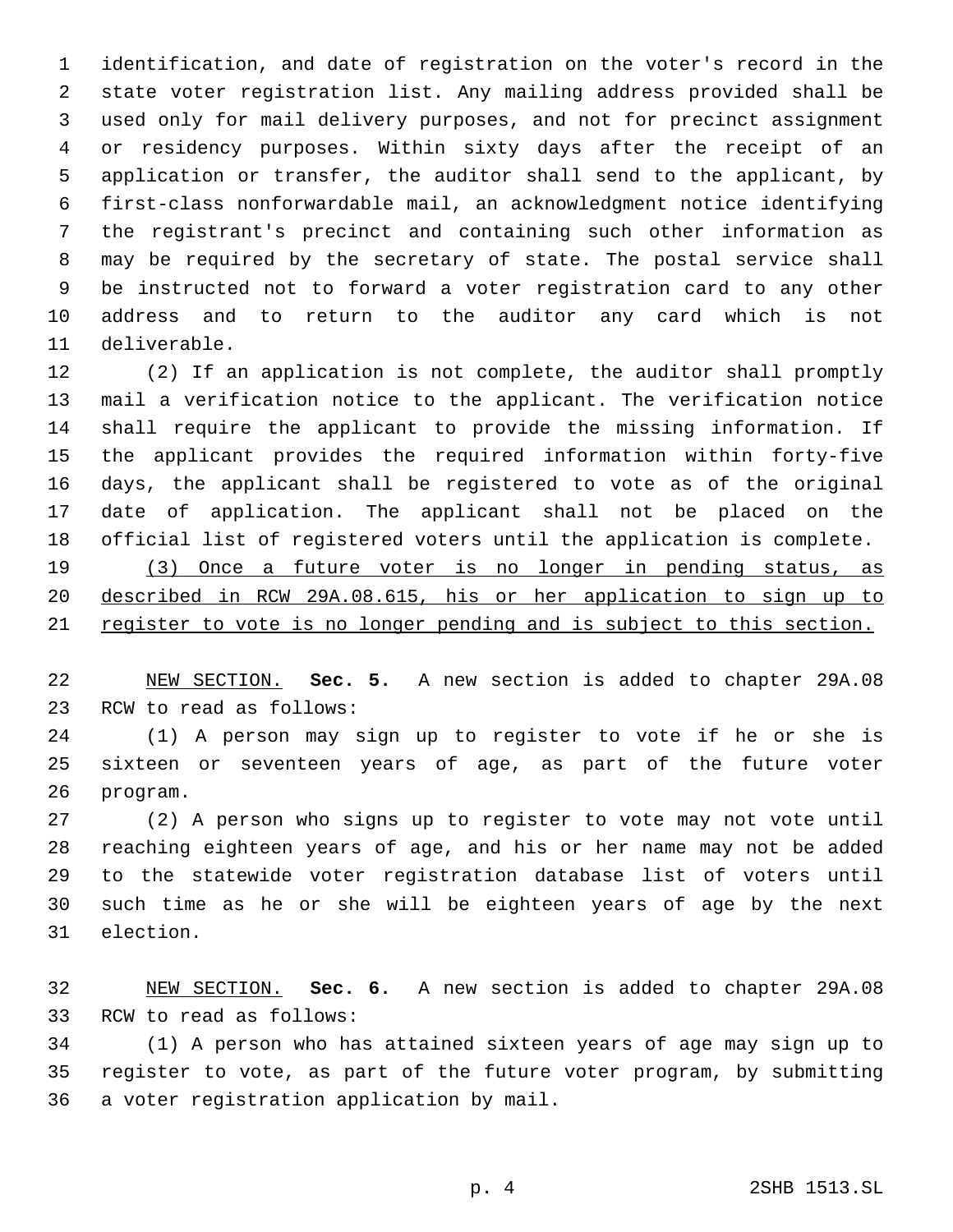(2) The applicant must attest to the truth of the information provided on the application by affirmatively accepting the 3 information as true.

 (3) If signing up to register by mail, the person must provide a 5 signature for voter registration purposes.

 (4) The applicant must affirmatively acknowledge that he or she will not vote until his or her eighteenth birthday.

 **Sec. 7.** RCW 29A.08.125 and 2009 c 369 s 12 are each amended to 9 read as follows:

 (1) The office of the secretary of state shall maintain a statewide voter registration database. This database must be a centralized, uniform, interactive computerized statewide voter registration list that contains the name and registration information 14 of every registered voter in the state.

 (2) The statewide list is the official list of registered voters 16 for the conduct of all elections.

 (3) The statewide list must include, but is not limited to, the name, date of birth, residence address, signature, gender, and date of registration of every legally registered voter in the state.

 (4) A unique identifier must be assigned to each registered voter 21 in the state.

 (5) The database must be coordinated with other government databases within the state including, but not limited to, the department of corrections, the department of licensing, the department of health, the administrative office of the courts, and county auditors. The database may also be coordinated with the 27 databases of election officials in other states.

 (6) Authorized employees of the secretary of state and each county auditor must have immediate electronic access to the 30 information maintained in the database.

 (7) Voter registration information received by each county auditor must be electronically entered into the database. The office of the secretary of state must provide support, as needed, to enable each county auditor to enter and maintain voter registration 35 information in the state database.

 (8) The secretary of state has data authority over all voter 37 registration data.

 (9) The voter registration database must be designed to 39 accomplish at a minimum, the following: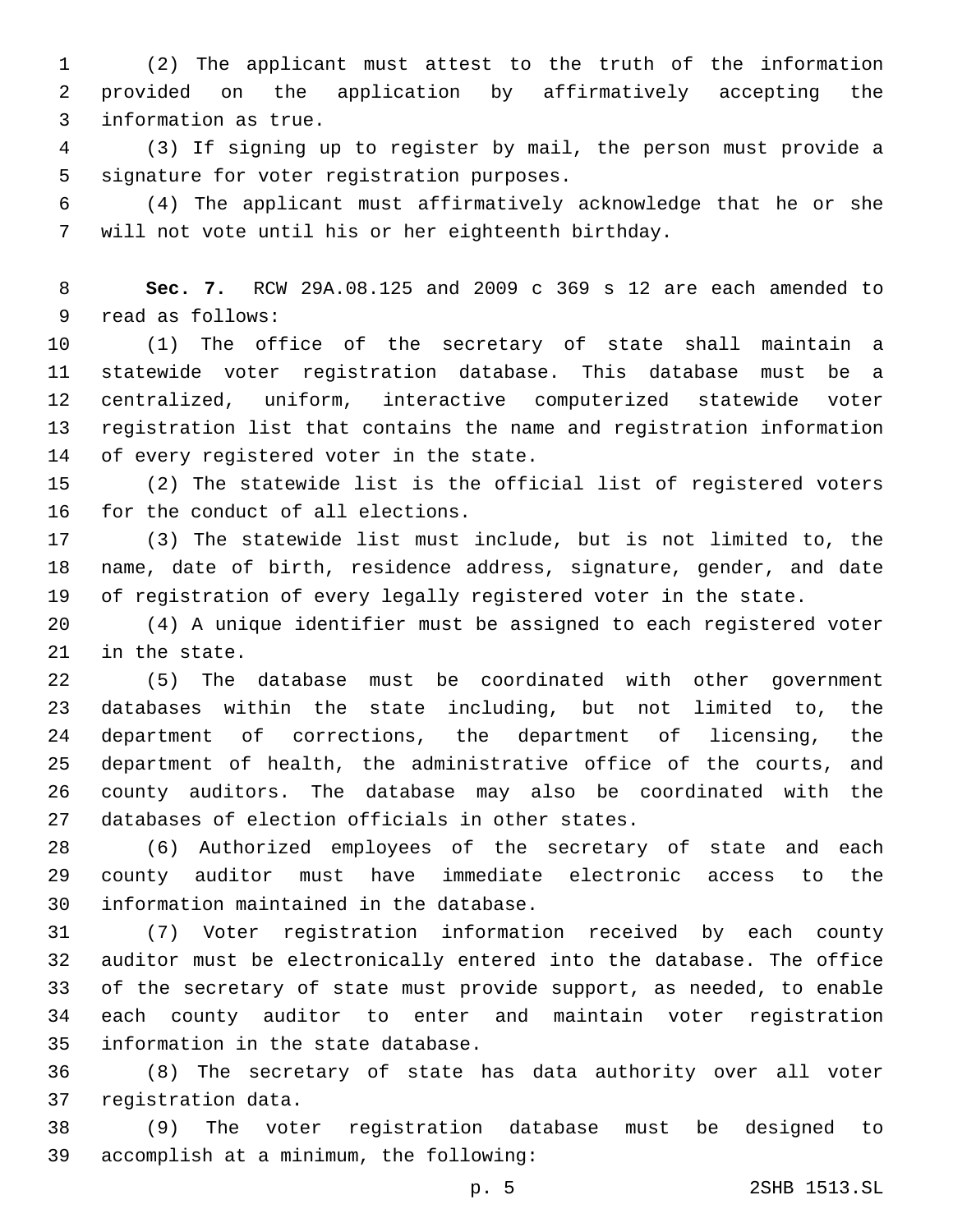(a) Comply with the help America vote act of 2002 (P.L. 107-252);

(b) Identify duplicate voter registrations;

3 (c) Identify suspected duplicate voters;

 (d) Screen against any available databases maintained by other government agencies to identify voters who are ineligible to vote due to a felony conviction, lack of citizenship, or mental incompetence;

 (e) Provide images of voters' signatures for the purpose of 8 checking signatures on initiative and referendum petitions;

 (f) Provide for a comparison between the voter registration 10 database and the department of licensing change of address database;

 (g) Provide access for county auditors that includes the capability to update registrations and search for duplicate 13 registrations; ((and))

 (h) Provide for the cancellation of registrations of voters who 15 have moved out of state<sub>j</sub> and

 (i) Provide for the storage of pending registration records for 17 all future voters who have not yet reached eighteen years of age in a manner that these records will not appear on the official list of 19 registered voters until the future registrant is no longer in pending 20 status as defined under RCW 29A.08.615.

 (10) The secretary of state may, upon agreement with other appropriate jurisdictions, screen against any available databases maintained by election officials in other states and databases maintained by federal agencies including, but not limited to, the federal bureau of investigation, the federal court system, the federal bureau of prisons, and the bureau of citizenship and 27 immigration services.

 (11) The database shall retain information regarding previous successful appeals of proposed cancellations of registrations in order to avoid repeated cancellations for the same reason.

 (12) Each county auditor shall maintain a list of all registered voters within the county that are contained on the official statewide voter registration list. In addition to the information maintained in the statewide database, the county database must also maintain the applicable taxing district and precinct codes for each voter in the county, and a list of elections in which the individual voted.

 (13) Each county auditor shall allow electronic access and information transfer between the county's voter registration system and the official statewide voter registration list.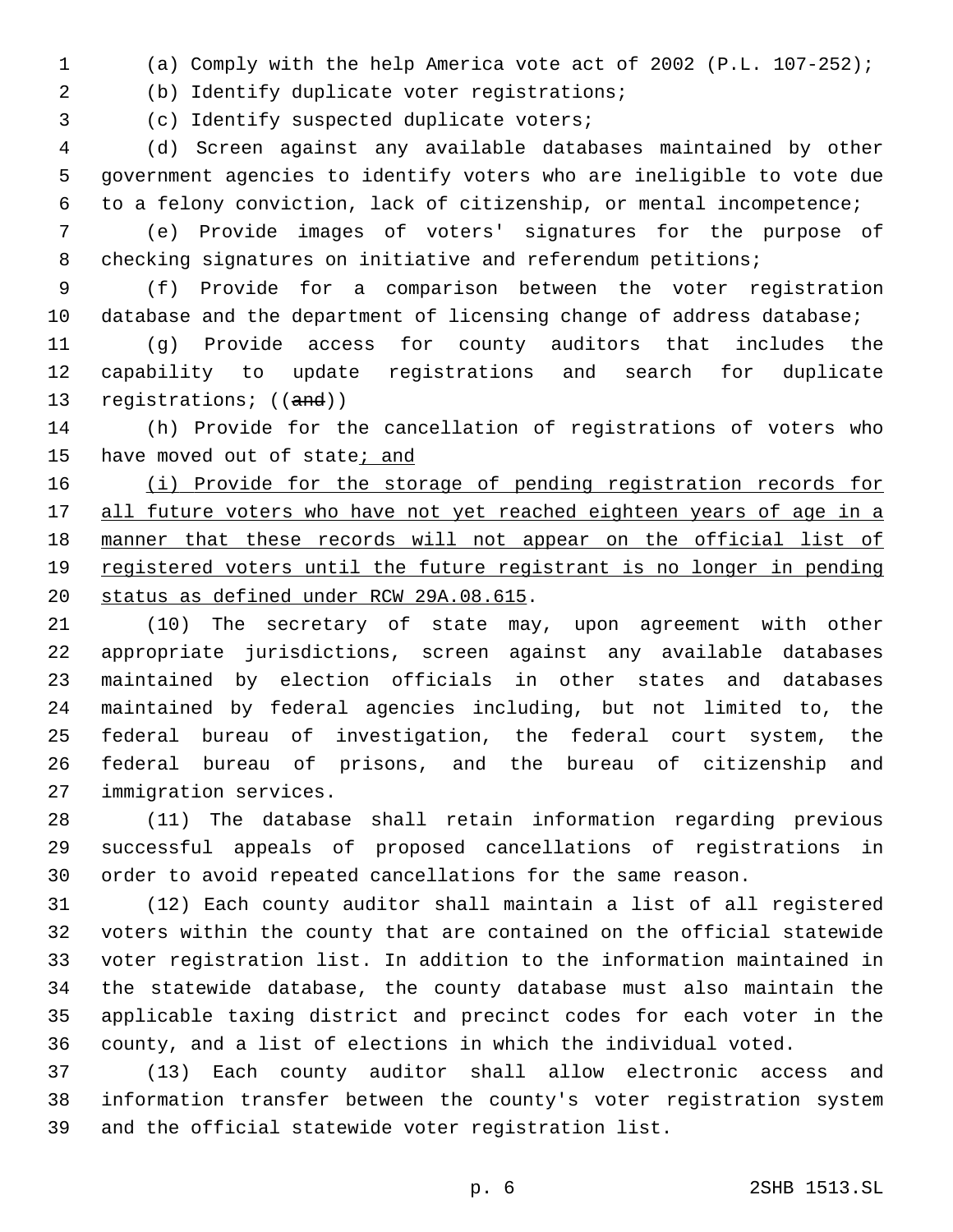1 **Sec. 8.** RCW 29A.08.210 and 2009 c 369 s 16 are each amended to 2 read as follows:

3 An applicant for voter registration shall complete an application 4 providing the following information concerning his or her 5 qualifications as a voter in this state:

6 (1) The former address of the applicant if previously registered 7 to vote;

8 (2) The applicant's full name;

(3) The applicant's date of birth;9

10 (4) The address of the applicant's residence for voting purposes;

11 (5) The mailing address of the applicant if that address is not 12 the same as the address in subsection (4) of this section;

13 (6) The sex of the applicant;

 (7) The applicant's Washington state driver's license number, Washington state identification card number, or the last four digits of the applicant's social security number if he or she does not have a Washington state driver's license or Washington state 18 identification card;

19 (8) A check box allowing the applicant to indicate that he or she 20 is a member of the armed forces, national guard, or reserves, or that 21 he or she is an overseas voter;

22 (9) A check box allowing the applicant to  $((\text{conf} \text{irm}))$  acknowledge 23 that he or she is at least eighteen years ((of age or will be 24 eighteen years of age by the next election)) old or is at least 25 sixteen years old and will vote only after he or she reaches the age 26 of eighteen;

27 (10) Clear and conspicuous language, designed to draw the 28 applicant's attention, stating that the applicant must be a United 29 States citizen in order to register to vote;

30 (11) A check box and declaration confirming that the applicant is 31 a citizen of the United States;

32 (12) The following warning:

 "If you knowingly provide false information on this voter registration form or knowingly make a false declaration about your qualifications for voter registration you will have committed a class C felony that is punishable by imprisonment for up to five years, a 37 fine of up to ten thousand dollars, or both."

38 (13) The oath required by RCW 29A.08.230 and a space for the 39 applicant's signature; and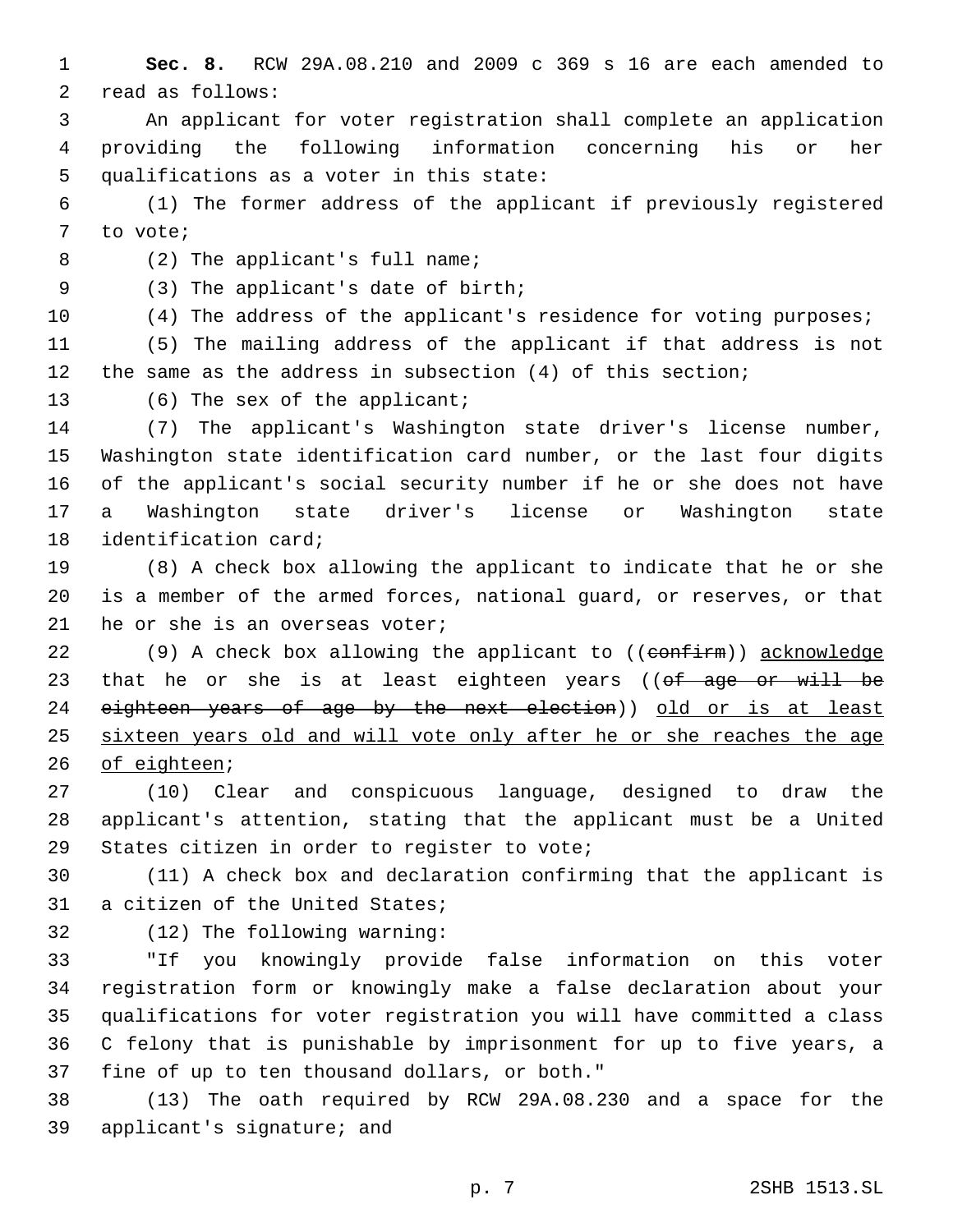(14) Any other information that the secretary of state determines is necessary to establish the identity of the applicant and prevent 3 duplicate or fraudulent voter registrations.

 This information shall be recorded on a single registration form 5 to be prescribed by the secretary of state.

 **Sec. 9.** RCW 29A.08.615 and 2003 c 111 s 238 are each amended to 7 read as follows:

 (1) Registered voters are divided into two categories, "active" and "inactive." All registered voters are classified as active, unless assigned to inactive status by the county auditor.

 (2) Persons signing up to register to vote as future voters as defined under section 2 of this act are classified as "pending" until 13 the person will be at least eighteen years of age by the next election.

 **Sec. 10.** RCW 29A.08.710 and 2005 c 246 s 17 are each amended to 16 read as follows:

 (1) The county auditor shall have custody of the original voter 18 registration records and voter registration sign up records for each county. The original voter registration form must be filed without regard to precinct and is considered confidential and unavailable for public inspection and copying. An automated file of all registered voters must be maintained pursuant to RCW 29A.08.125. An auditor may maintain the automated file in lieu of filing or maintaining the original voter registration forms if the automated file includes all of the information from the original voter registration forms including, but not limited to, a retrievable facsimile of each 27 voter's signature.

 (2)(a) The following information contained in voter registration records or files regarding a voter or a group of voters is available for public inspection and copying, except as provided in RCW 40.24.060 and (b) of this subsection: The voter's name, address, political jurisdiction, gender, date of birth, voting record, date of registration, and registration number. No other information from voter registration records or files is available for public 35 inspection or copying.

 (b) The personally identifiable information of individuals who 37 are under the age of eighteen are exempt from public inspection and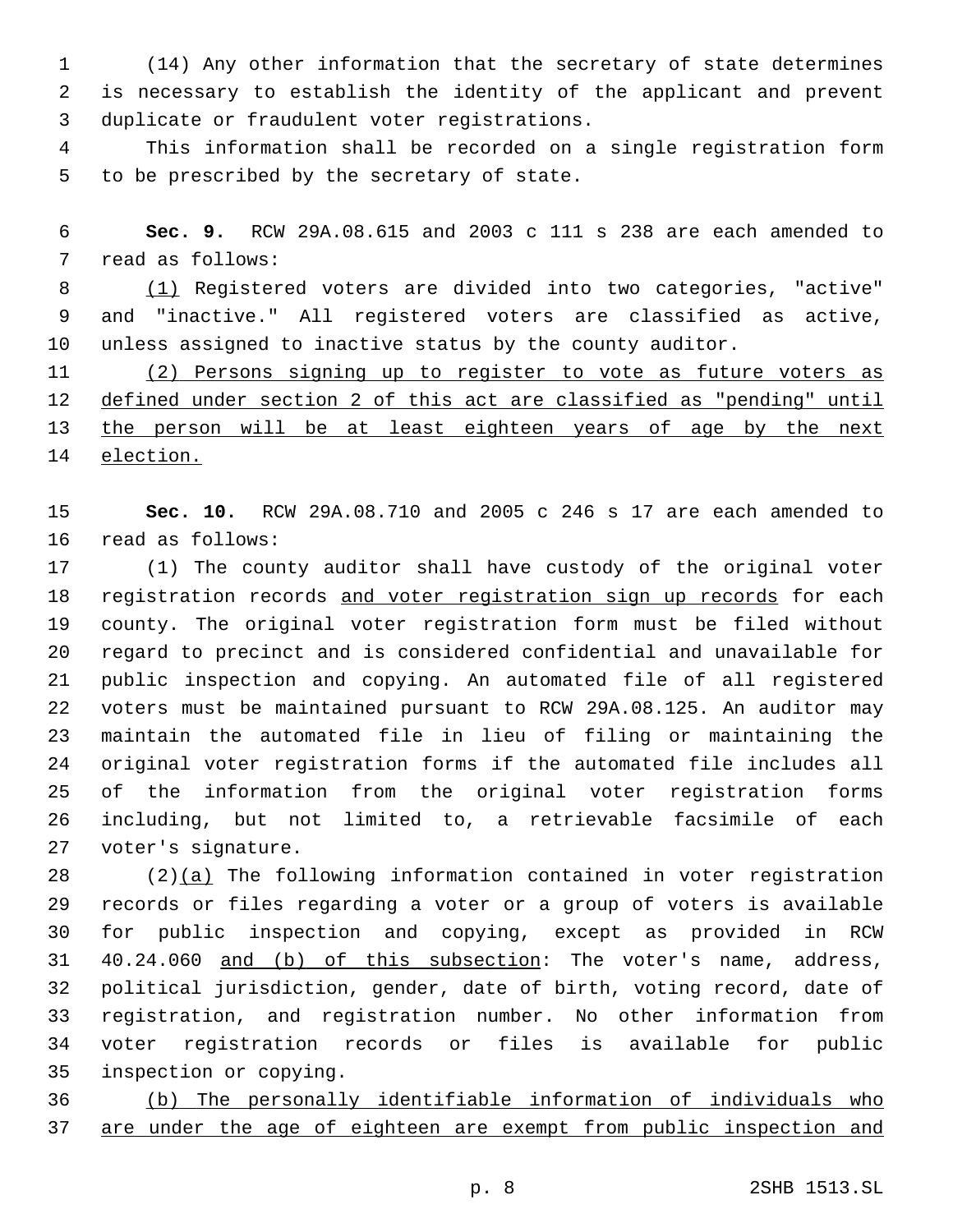# copying until the subject of the record is eighteen years of age,

2 except for the purpose of processing and delivering ballots.

 **Sec. 11.** RCW 29A.08.720 and 2011 c 10 s 18 are each amended to 4 read as follows:

 (1) In the case of voter registration records received through the department of licensing or an agency designated under RCW 29A.08.310, the identity of the office or agency at which any particular individual registered to vote is not available for public inspection and shall not be disclosed to the public. Any record of a particular individual's choice not to register to vote at an office of the department of licensing or a state agency designated under RCW 29A.08.310 is not available for public inspection and any information regarding such a choice by a particular individual shall not be 14 disclosed to the public. Information that is otherwise disclosable under this chapter cannot be disclosed on the future voter until the person reaches eighteen years of age, except for the purpose of processing and delivering ballots.

 (2)(a) Subject to the restrictions of RCW 29A.08.710 and 40.24.060, and (b) of this subsection, precinct lists and current lists of registered voters are public records and must be made available for public inspection and copying under such reasonable rules and regulations as the county auditor or secretary of state may prescribe. The county auditor or secretary of state shall promptly furnish current lists of registered voters in his or her possession, at actual reproduction cost, to any person requesting such information. The lists shall not be used for the purpose of mailing or delivering any advertisement or offer for any property, establishment, organization, product, or service or for the purpose of mailing or delivering any solicitation for money, services, or anything of value. However, the lists and labels may be used for any political purpose. The county auditor or secretary of state must provide a copy of RCW 29A.08.740 to the person requesting the 33 material that is released under this section.

 (b) The personally identifiable information of individuals who 35 are under the age of eighteen are exempt from public inspection and 36 copying until the subject of the record is eighteen years of age, 37 except for the purpose of processing and delivering ballots.

 (3) For the purposes of this section, "political purpose" means a purpose concerned with the support of or opposition to any candidate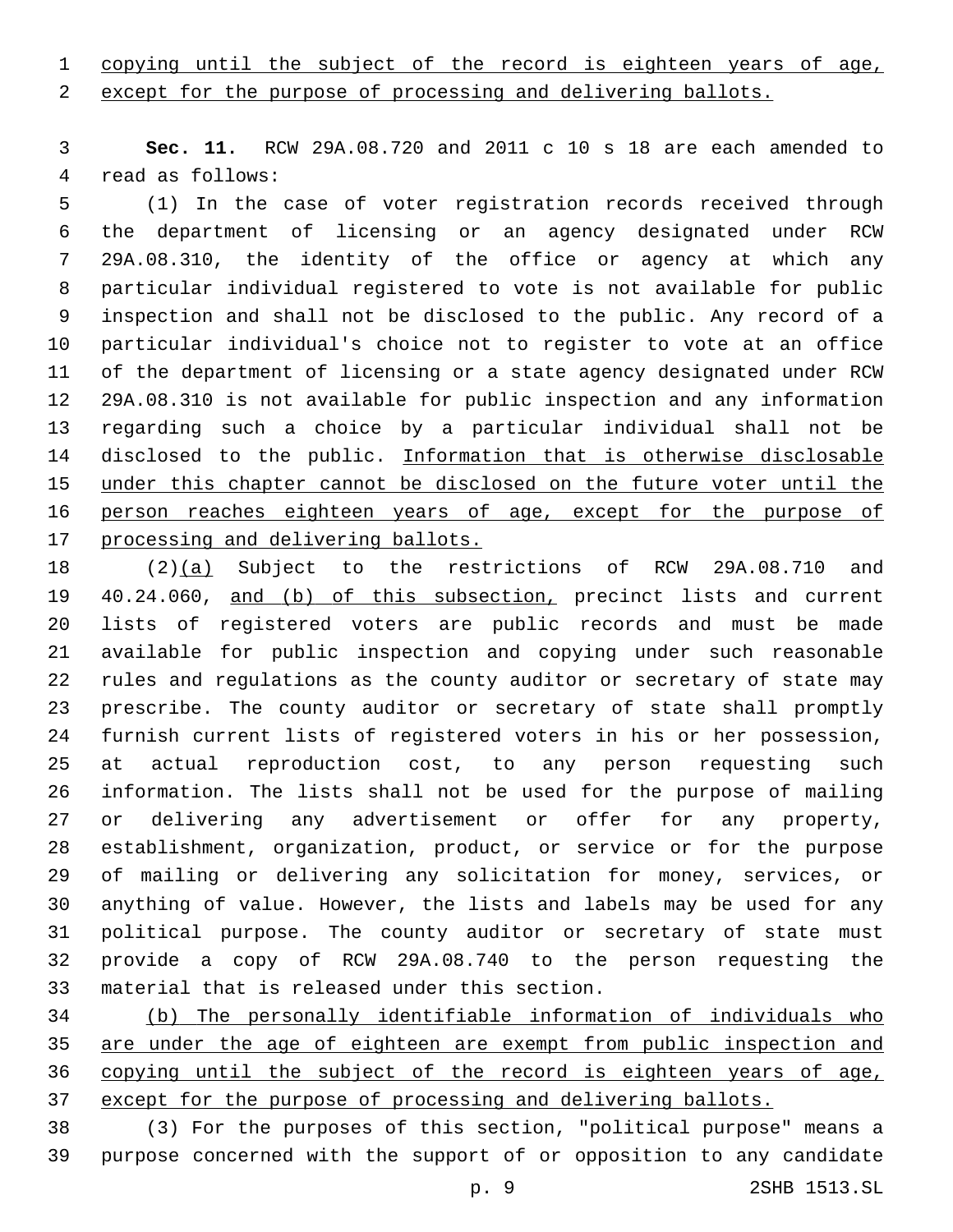for any partisan or nonpartisan office or concerned with the support of or opposition to any ballot proposition or issue. "Political purpose" includes, but is not limited to, such activities as the advertising for or against any candidate or ballot measure or the 5 solicitation of financial support.

 **Sec. 12.** RCW 29A.08.760 and 2011 1st sp.s. c 43 s 813 are each 7 amended to read as follows:

 The secretary of state shall provide a duplicate copy of the master statewide computer file or electronic data file of registered voters to the consolidated technology services agency for purposes of 11 creating the jury source list without cost. The information contained in a voter registration application is exempt from inclusion until 13 the applicant reaches age eighteen. Information that is otherwise disclosable under this chapter cannot be disclosed on the future voter until the person reaches eighteen years of age, except for the purpose of processing and delivering ballots. Restrictions as to the commercial use of the information on the statewide computer tape or data file of registered voters, and penalties for its misuse, shall be the same as provided in RCW 29A.08.720 and 29A.08.740.

 **Sec. 13.** RCW 29A.84.140 and 2005 c 246 s 22 are each amended to 21 read as follows:

 A person who knows that he or she does not possess the legal qualifications of a voter and who registers to vote is guilty of a class C felony. This section does not apply to persons age sixteen or seventeen signing up to register to vote as authorized under section 26 5 of this act.

 NEW SECTION. **Sec. 14.** A new section is added to chapter 29A.08 28 RCW to read as follows:

 (1) A person who has attained sixteen years of age and has a valid Washington state driver's license or identicard may sign up to register to vote as part of the future voter program, by submitting a voter registration application electronically on the secretary of 33 state's web site.

 (2) The applicant must attest to the truth of the information provided on the application by affirmatively accepting the 36 information as true.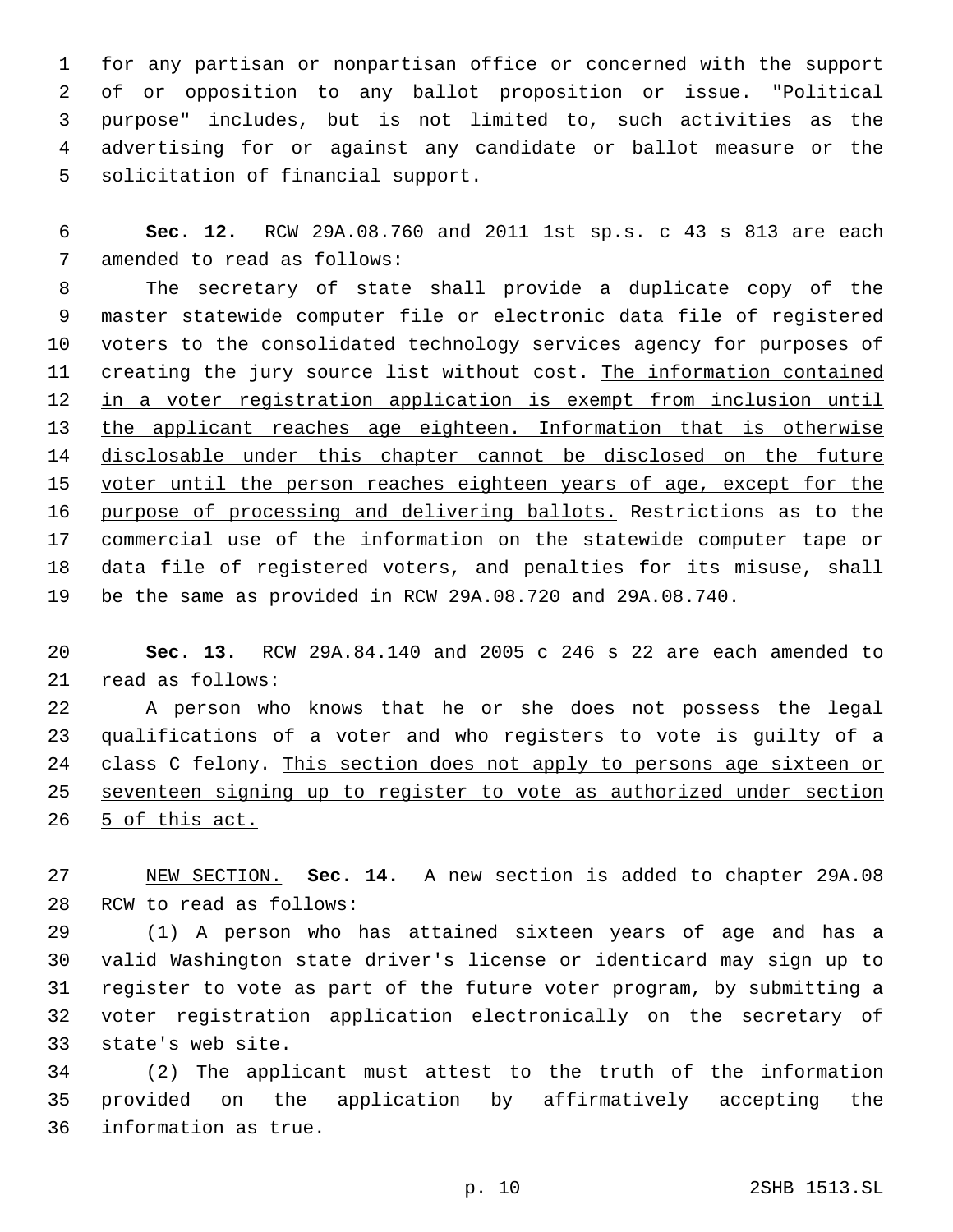(3) If signing up to register electronically, the applicant must affirmatively assent to the use of his or her driver's license or identicard signature for voter registration purposes.

 (4) The applicant must affirmatively acknowledge that he or she will not vote until his or her eighteenth birthday.

 (5) For each electronic registration application, the secretary of state must obtain a digital copy of the applicant's driver's license or identicard signature from the department of licensing.

 (6) The secretary of state may employ additional security measures to ensure the accuracy and integrity of voter preregistration applications submitted electronically.

 **Sec. 15.** RCW 46.20.155 and 2013 c 11 s 90 are each amended to 13 read as follows:

 (1) Before issuing an original license or identicard or renewing a license or identicard under this chapter, the licensing agent shall determine if the applicant wants to register to vote or update his or her voter registration by asking the following question:

18 "Do you want to register or sign up to vote or update your voter 19 reqistration?"

20 If the applicant chooses to register, sign up, or update a 21 registration, the agent shall ask the following:

(1) "Are you a United States citizen?"22

23 (2) "Are you ((or will you be eighteen years of age on or before 24 the next election)) at least eighteen years old or are you at least sixteen years old and will you vote only after you turn eighteen?"

 If the applicant answers in the affirmative to both questions, 27 the agent shall then submit the registration, sign up form, or update. If the applicant answers in the negative to either question, 29 the agent shall not submit ((a voter registration)) an application. Information that is otherwise disclosable under chapter 29A.08 RCW cannot be disclosed on the future voter until the person reaches eighteen years of age, except for the purpose of processing and delivering ballots.

 (2) The department shall establish a procedure that substantially meets the requirements of subsection (1) of this section when permitting an applicant to renew a license or identicard by mail or 37 by electronic commerce.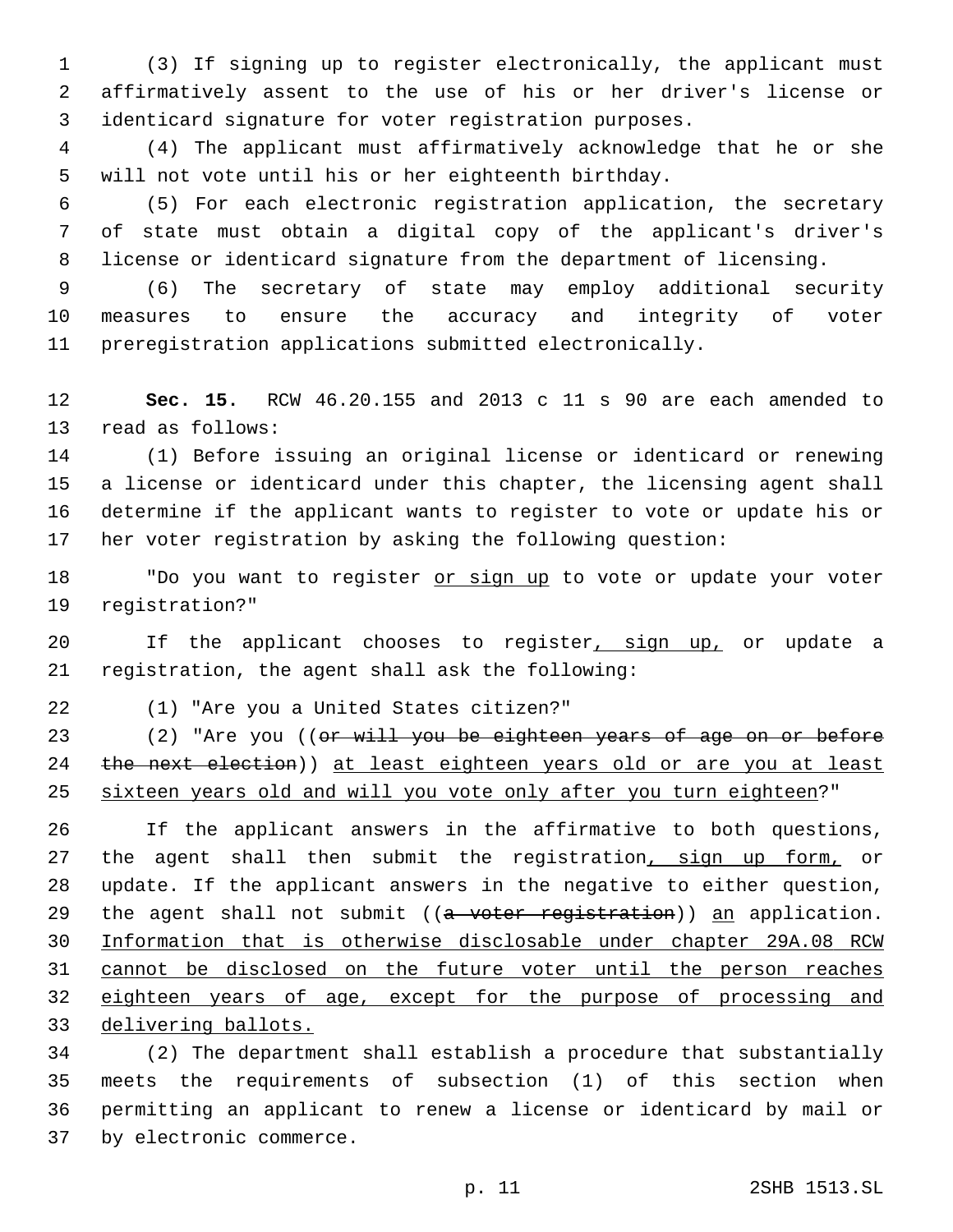**Sec. 16.** RCW 42.56.230 and 2017 3rd sp.s. c 6 s 222 are each 2 amended to read as follows:

 The following personal information is exempt from public inspection and copying under this chapter:4

 (1) Personal information in any files maintained for students in public schools, patients or clients of public institutions or public 7 health agencies, or welfare recipients;

(2)(a) Personal information:8

 (i) For a child enrolled in licensed child care in any files 10 maintained by the department of children, youth, and families;

 (ii) For a child enrolled in a public or nonprofit program serving or pertaining to children, adolescents, or students, including but not limited to early learning or child care services, parks and recreation programs, youth development programs, and after-15 school programs; or

 (iii) For the family members or guardians of a child who is subject to the exemption under this subsection (2) if the family member or guardian has the same last name as the child or if the family member or guardian resides at the same address as the child and disclosure of the family member's or guardian's information would result in disclosure of the personal information exempted under  $(22 \quad (a)(i)$  and  $(ii)$  of this subsection.

 (b) Emergency contact information under this subsection (2) may be provided to appropriate authorities and medical personnel for the purpose of treating the individual during an emergency situation;

 (3) Personal information in files maintained for employees, appointees, or elected officials of any public agency to the extent that disclosure would violate their right to privacy;

 (4) Information required of any taxpayer in connection with the assessment or collection of any tax if the disclosure of the information to other persons would: (a) Be prohibited to such persons by RCW 84.08.210, 82.32.330, 84.40.020, 84.40.340, or any ordinance authorized under RCW 35.102.145; or (b) violate the taxpayer's right to privacy or result in unfair competitive disadvantage to the 35 taxpayer;

 (5) Credit card numbers, debit card numbers, electronic check numbers, card expiration dates, or bank or other financial information as defined in RCW 9.35.005 including social security numbers, except when disclosure is expressly required by or governed 40 by other law;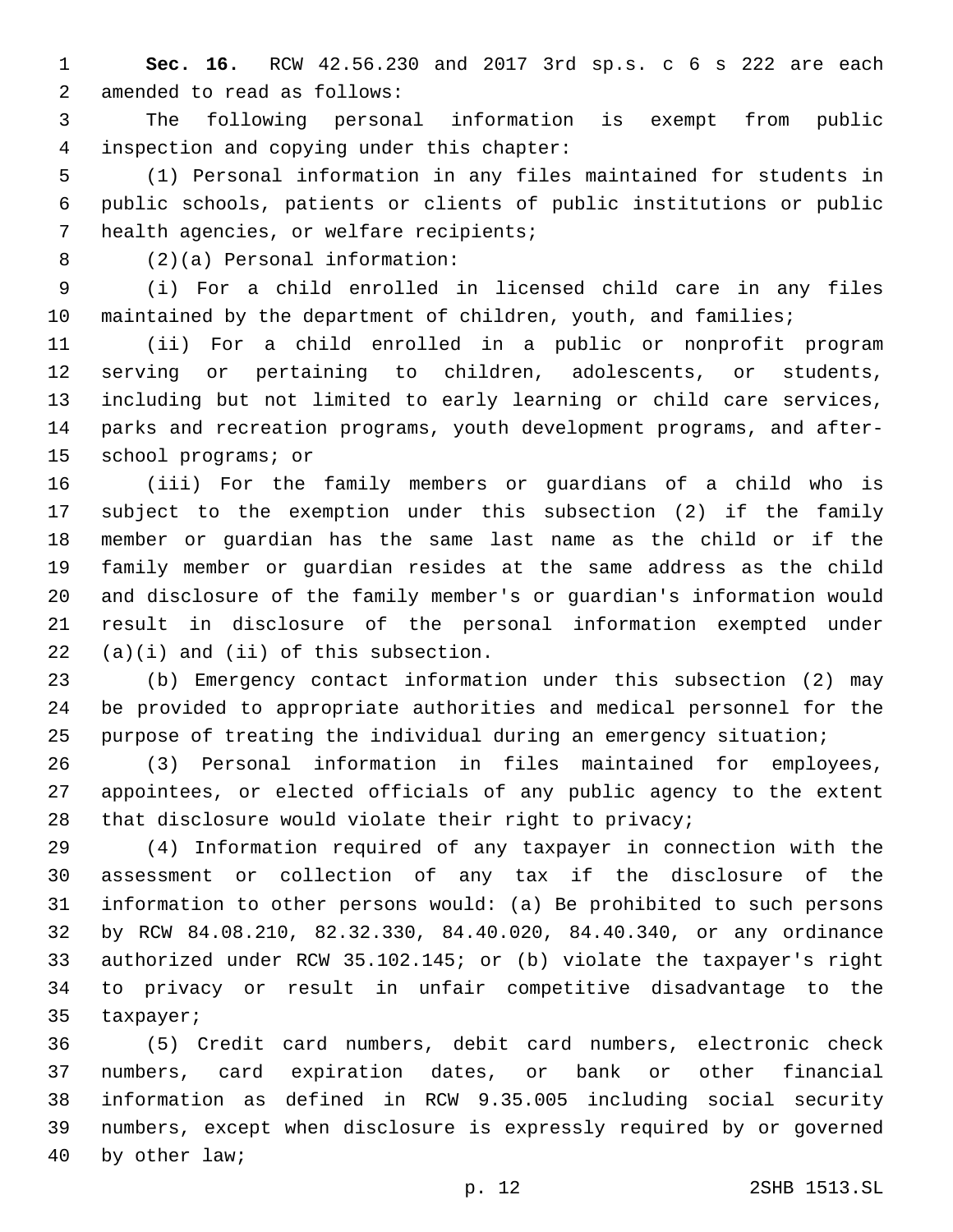(6) Personal and financial information related to a small loan or any system of authorizing a small loan in RCW 31.45.093;

 (7)(a) Any record used to prove identity, age, residential address, social security number, or other personal information required to apply for a driver's license or identicard.

 (b) Information provided under RCW 46.20.111 that indicates that an applicant declined to register with the selective service system.

 (c) Any record pertaining to a vehicle license plate, driver's license, or identicard issued under RCW 46.08.066 that, alone or in combination with any other records, may reveal the identity of an individual, or reveal that an individual is or was, performing an undercover or covert law enforcement, confidential public health work, public assistance fraud, or child support investigative activity. This exemption does not prevent the release of the total number of vehicle license plates, drivers' licenses, or identicards that, under RCW 46.08.066, an agency or department has applied for, been issued, denied, returned, destroyed, lost, and reported for 18 misuse.

 (d) Any record pertaining to a vessel registration issued under RCW 88.02.330 that, alone or in combination with any other records, may reveal the identity of an individual, or reveal that an individual is or was, performing an undercover or covert law enforcement activity. This exemption does not prevent the release of the total number of vessel registrations that, under RCW 88.02.330, an agency or department has applied for, been issued, denied, returned, destroyed, lost, and reported for misuse;

 (8) All information related to individual claims resolution structured settlement agreements submitted to the board of industrial insurance appeals under RCW 51.04.063, other than final orders from 30 the board of industrial insurance appeals.

 Upon request by the legislature, the department of licensing shall provide a report to the legislature containing all of the information in subsection (7)(c) and (d) of this section that is 34 subject to public disclosure; ((and))

 (9) Voluntarily submitted information contained in a database that is part of or associated with enhanced 911 emergency communications systems, or information contained or used in emergency 38 notification systems as provided under RCW 38.52.575 and 38.52.577; and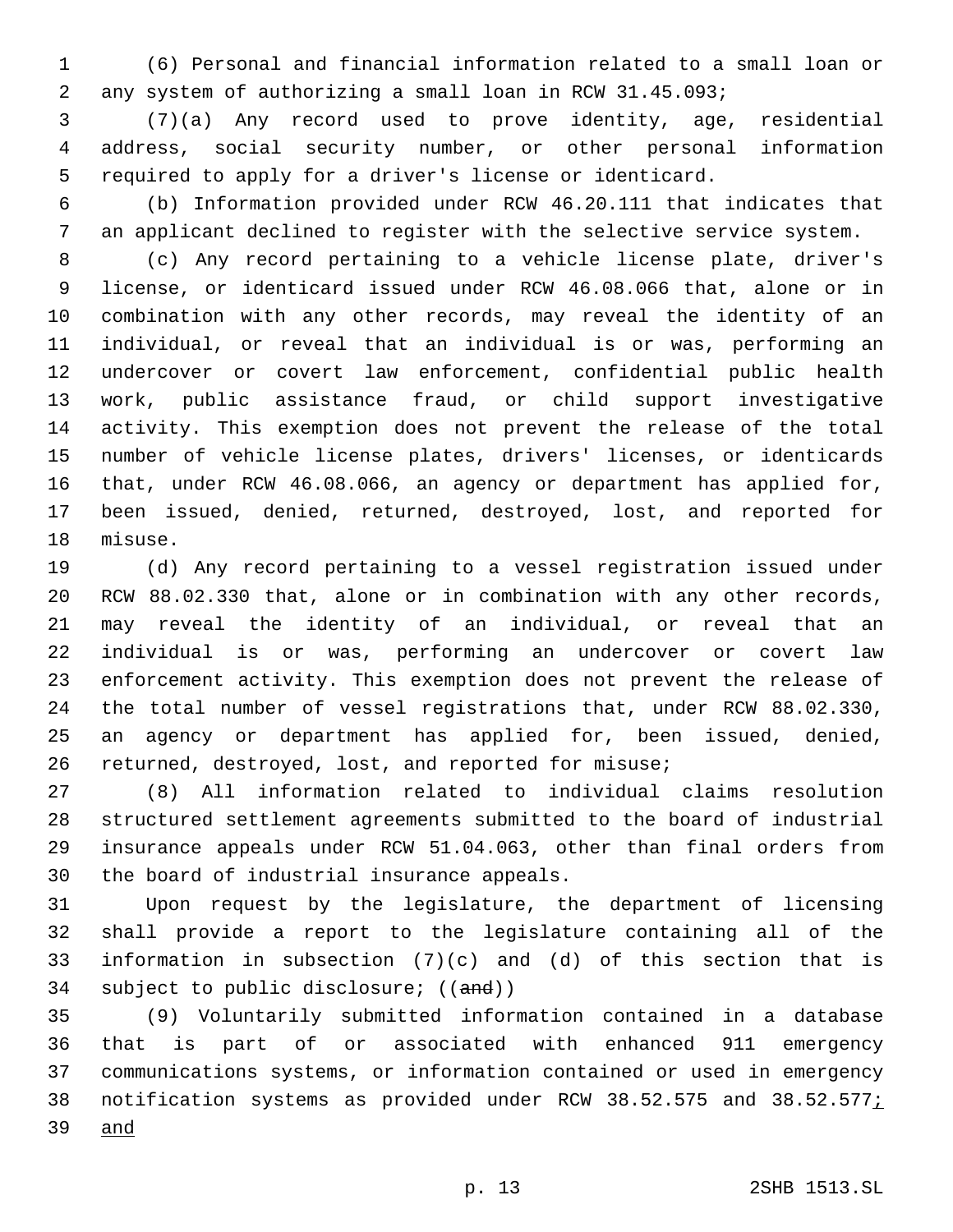(10) Until the person reaches eighteen years of age, information, otherwise disclosable under chapter 29A.08 RCW, that relates to a future voter, except for the purpose of processing and delivering ballots.4

 **Sec. 17.** RCW 42.56.250 and 2017 c 38 s 1 and 2017 c 16 s 1 are 6 each reenacted and amended to read as follows:

 The following employment and licensing information is exempt from 8 public inspection and copying under this chapter:

 (1) Test questions, scoring keys, and other examination data used to administer a license, employment, or academic examination;

 (2) All applications for public employment, including the names of applicants, resumes, and other related materials submitted with 13 respect to an applicant;

 (3) Professional growth plans (PGPs) in educator license renewals submitted through the eCert system in the office of the 16 superintendent of public instruction;

 (4) The following information held by any public agency in personnel records, public employment related records, volunteer rosters, or included in any mailing list of employees or volunteers of any public agency: Residential addresses, residential telephone numbers, personal wireless telephone numbers, personal email addresses, social security numbers, driver's license numbers, identicard numbers, and emergency contact information of employees or volunteers of a public agency, and the names, dates of birth, residential addresses, residential telephone numbers, personal wireless telephone numbers, personal email addresses, social security numbers, and emergency contact information of dependents of employees or volunteers of a public agency. For purposes of this subsection, "employees" includes independent provider home care workers as 30 defined in RCW 74.39A.240;

 (5) Information that identifies a person who, while an agency employee: (a) Seeks advice, under an informal process established by the employing agency, in order to ascertain his or her rights in connection with a possible unfair practice under chapter 49.60 RCW against the person; and (b) requests his or her identity or any 36 identifying information not be disclosed;

 (6) Investigative records compiled by an employing agency conducting an active and ongoing investigation of a possible unfair practice under chapter 49.60 RCW or of a possible violation of other

p. 14 2SHB 1513.SL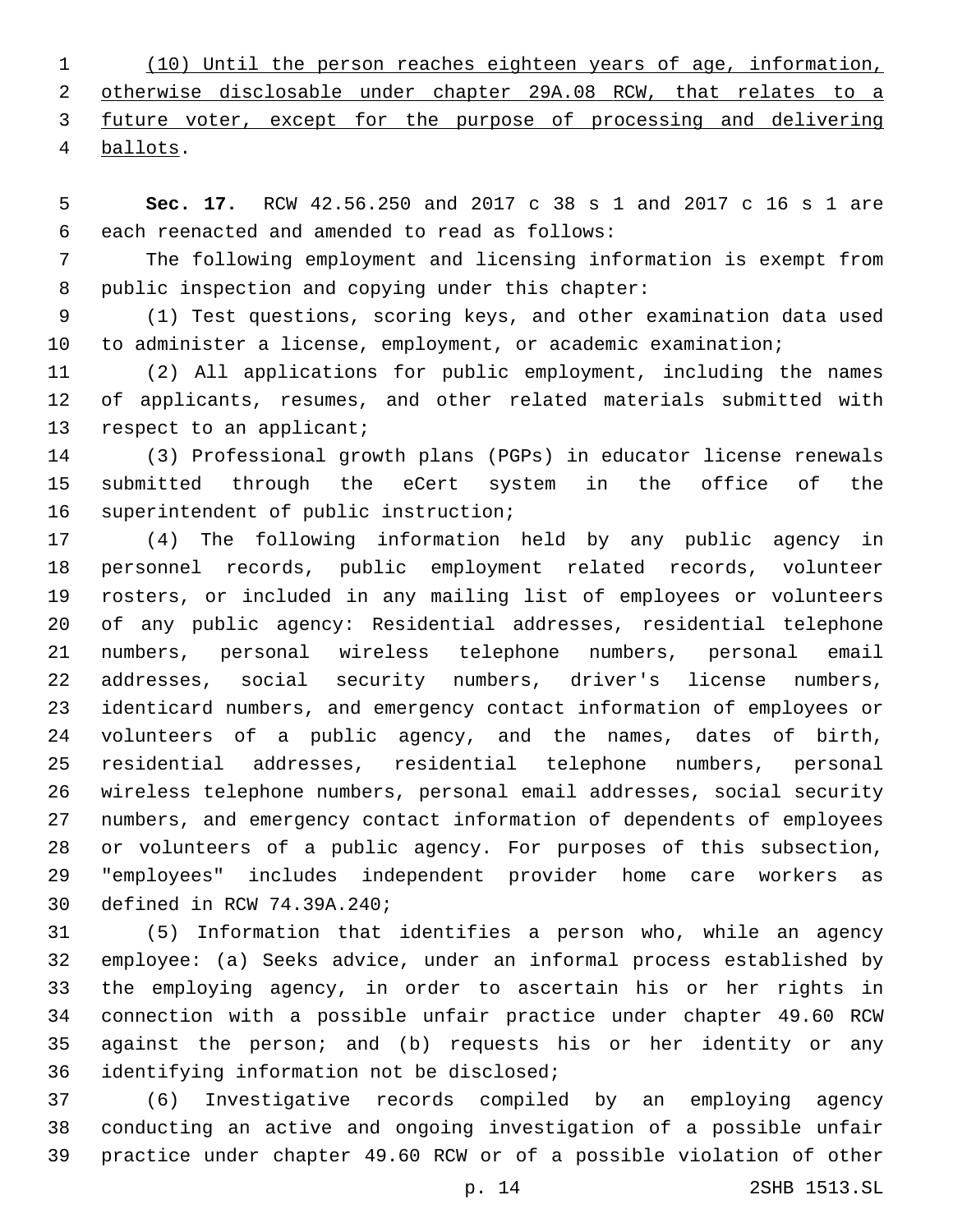federal, state, or local laws prohibiting discrimination in 2 employment;

 (7) Criminal history records checks for board staff finalist candidates conducted pursuant to RCW 43.33A.025;4

 (8) Except as provided in RCW 47.64.220, salary and benefit information for maritime employees collected from private employers under RCW 47.64.220(1) and described in RCW 47.64.220(2);

 (9) Photographs and month and year of birth in the personnel files of employees and workers of criminal justice agencies as defined in RCW 10.97.030. The news media, as defined in RCW 5.68.010(5), shall have access to the photographs and full date of birth. For the purposes of this subsection, news media does not include any person or organization of persons in the custody of a 14 criminal justice agency as defined in RCW 10.97.030; ((and))

 (10) The global positioning system data that would indicate the location of the residence of a public employee or volunteer using the 17 global positioning system recording device; and

 (11) Until the person reaches eighteen years of age, information, otherwise disclosable under chapter 29A.08 RCW, that relates to a future voter, except for the purpose of processing and delivering 21 ballots.

 **Sec. 18.** RCW 29A.08.330 and 2013 c 11 s 16 are each amended to 23 read as follows:

 (1) The secretary of state shall prescribe the method of voter registration for each designated agency. The agency shall use either the state voter registration by mail form with a separate declination form for the applicant to indicate that he or she declines to register at this time, or the agency may use a separate form approved 29 for use by the secretary of state.

 (2) The person providing service at the agency shall offer voter registration services to every client whenever he or she applies for service or assistance and with each renewal, recertification, or change of address. The person providing service shall give the applicant the same level of assistance with the voter registration application as is offered to fill out the agency's forms and documents, including information about age and citizenship 37 requirements for voter registration.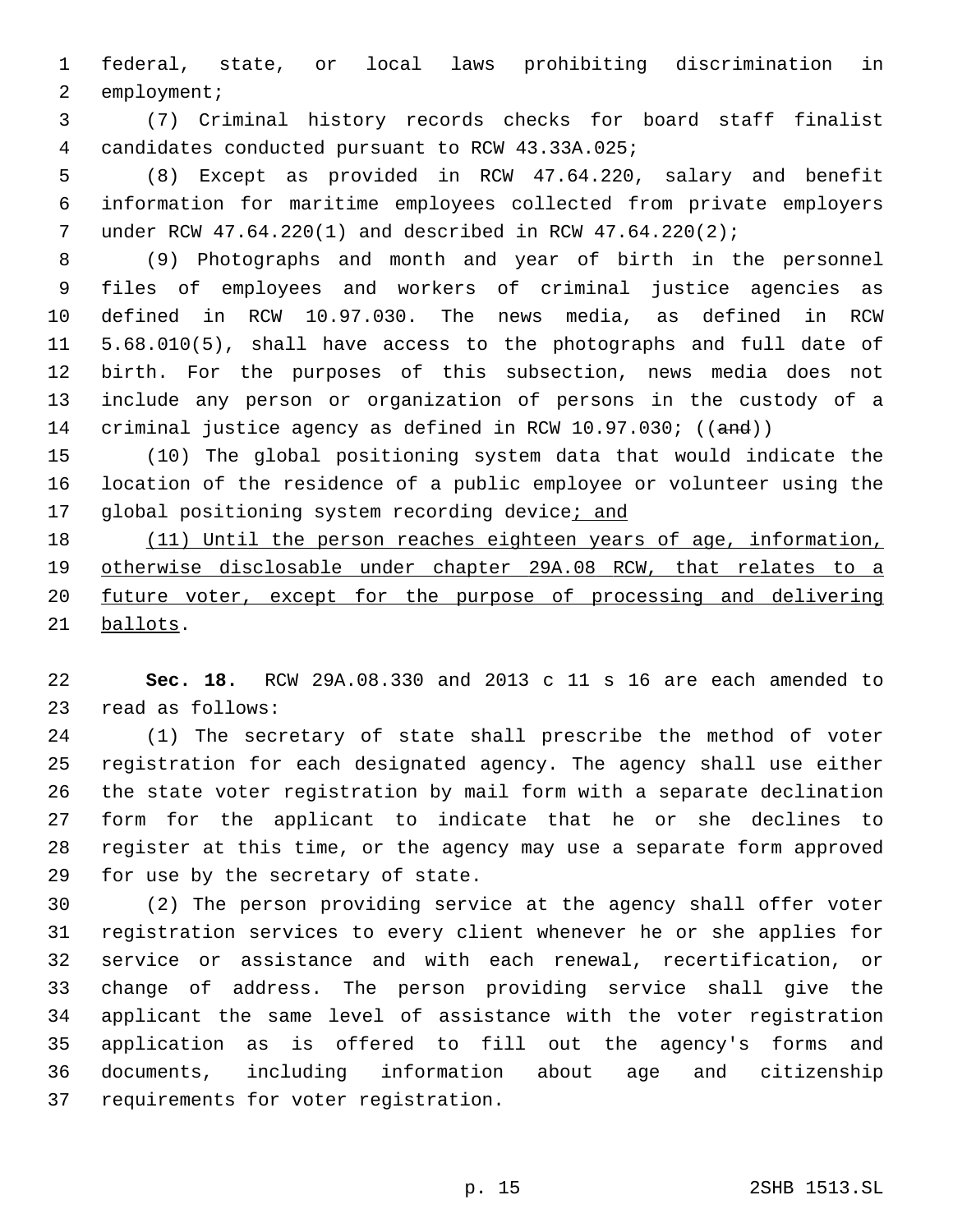(3) The person providing service at the agency shall determine if the prospective applicant wants to register to vote or update his or her voter registration by asking the following question:

4 "Do you want to register or sign up to vote or update your voter 5 reqistration?"

 If the applicant chooses to register, sign up, or update a registration, the service agent shall ask the following:

(a) "Are you a United States citizen?"8

9 (b) "Are you ((or will you be eighteen years of age on or before 10 the next election)) at least eighteen years old or are you at least sixteen years old and will you vote only after you turn eighteen?"

 If the applicant answers in the affirmative to both questions, the agent shall then provide the applicant with a voter registration form and instructions and shall record that the applicant has 15 requested to sign up to vote, register to vote, or update a voter registration. If the applicant answers in the negative to either question, the agent shall not provide the applicant with a voter 18 registration ((form)) application.

 (4) If an agency uses a computerized application process, it may, in consultation with the secretary of state, develop methods to capture simultaneously the information required for voter registration during a person's computerized application process.

 (5) Each designated agency shall transmit the applications to the secretary of state or appropriate county auditor within three 25 business days.

 (6) Information that is otherwise disclosable under this chapter cannot be disclosed on the future voter until the person reaches eighteen years of age, except for the purpose of processing and delivering ballots.

 **Sec. 19.** RCW 29A.08.770 and 2004 c 267 s 135 are each amended to 31 read as follows:

 The secretary of state and each county auditor shall maintain for at least two years and shall make available for public inspection and copying all records concerning the implementation of programs and activities conducted for the purpose of insuring the accuracy and currency of official lists of eligible voters. These records must include lists of the names and addresses of all persons to whom